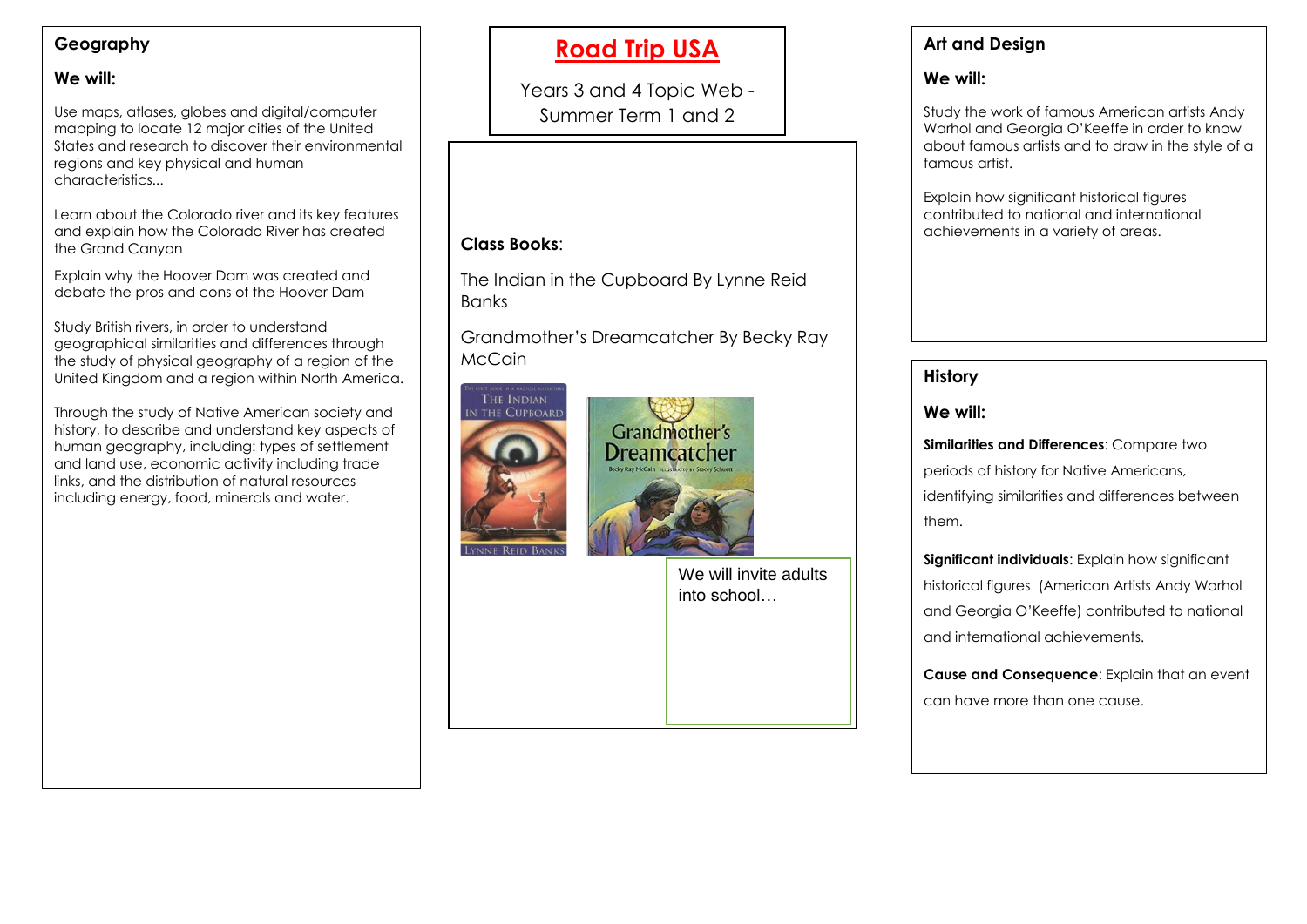| <b>English</b><br>Newspaper report<br><b>Character Description</b>                                                                                                                             | Identify features of newspaper articles: headline, introductory paragraph, the 5 W's, formal language,<br>quotes, direct and reported speech, pictures and captions.<br>Identify the 5 W's in introductory paragraphs and try writing their own introductory paragraph.<br>Understand the difference between direct and reported speech. Plan and write their own newspaper<br>article (including all features) about a grizzly bear escaping from New York City's Central Park Zoo. Edit<br>and improve their work.                                    |
|------------------------------------------------------------------------------------------------------------------------------------------------------------------------------------------------|---------------------------------------------------------------------------------------------------------------------------------------------------------------------------------------------------------------------------------------------------------------------------------------------------------------------------------------------------------------------------------------------------------------------------------------------------------------------------------------------------------------------------------------------------------|
|                                                                                                                                                                                                | Use fronted adverbials, expanded noun phrases and similes and metaphors to describe the character<br>'The Dream Giver'. Use ambitious vocabulary and vary sentence structure and lengths. Edit and<br>improve their work.                                                                                                                                                                                                                                                                                                                               |
| <b>Instructions</b>                                                                                                                                                                            | Understand what we use instructions for. Identify features of instructions: introduction, imperative/bossy<br>verbs, adverbs, chronological order, materials needed and summary sentence. Use these features to<br>write their own instructions on how to make a dreamcatcher. Read and evaluate theirs and others'<br>instructions.                                                                                                                                                                                                                    |
| <b>Performance poetry</b>                                                                                                                                                                      | Prepare poems to read aloud and perform, showing understanding through intonation, tone, volume<br>and action. Discuss a range of poetry and identify how language, structure and presentation<br>contribute to meaning. Discuss words and phrases that capture the reader's interest and imagination.<br>Compose and rehearse sentences orally, building a varied and rich vocabulary and a range of<br>sentence structures. Assess the effectiveness of their own and others' writing and suggest<br>improvements.                                    |
| <b>Science</b>                                                                                                                                                                                 | New learning and vocabulary<br>dissolving, digestion, excretion, peristalsis, anus, duodenum, small intestine, large intestine, stomach,<br>rectum, oesophagus, tongue, saliva, acid, bile, enzymes, incisors, canines, molars, predator, prey,<br>producer, consumer, primary, secondary, tertiary                                                                                                                                                                                                                                                     |
| Sc4/2.2a describe the simple<br>functions of the basic parts of the<br>digestive system in humans<br>Sc4/2.2b identify the different types of<br>teeth in humans and their simple<br>functions | Know that food passes through the body with the nutrients being extracted and the waste products<br>excreted, and that this process is called digestion<br>Know that the process of digestion involves breaking complex foodstuffs into simpler building blocks<br>that can be absorbed by the body<br>Know that the process of digestion begins with food being chewed in the mouth by the teeth and<br>saliva added<br>Know that a human has three types of teeth – incisors, canines and molars – and that these each<br>perform different functions |
| Sc4/2.2c construct and interpret a<br>variety of food chains, identifying<br>producers, predators and prey.                                                                                    | Know that incisors slice food, canines tear food (especially meat) and that molars grind food<br>Know that children develop an initial set of teeth which are gradually replaced between the ages of 6<br>and 12<br>Know that food is squeezed down the oesophagus towards the stomach in a wave-like action called<br>peristalsis                                                                                                                                                                                                                      |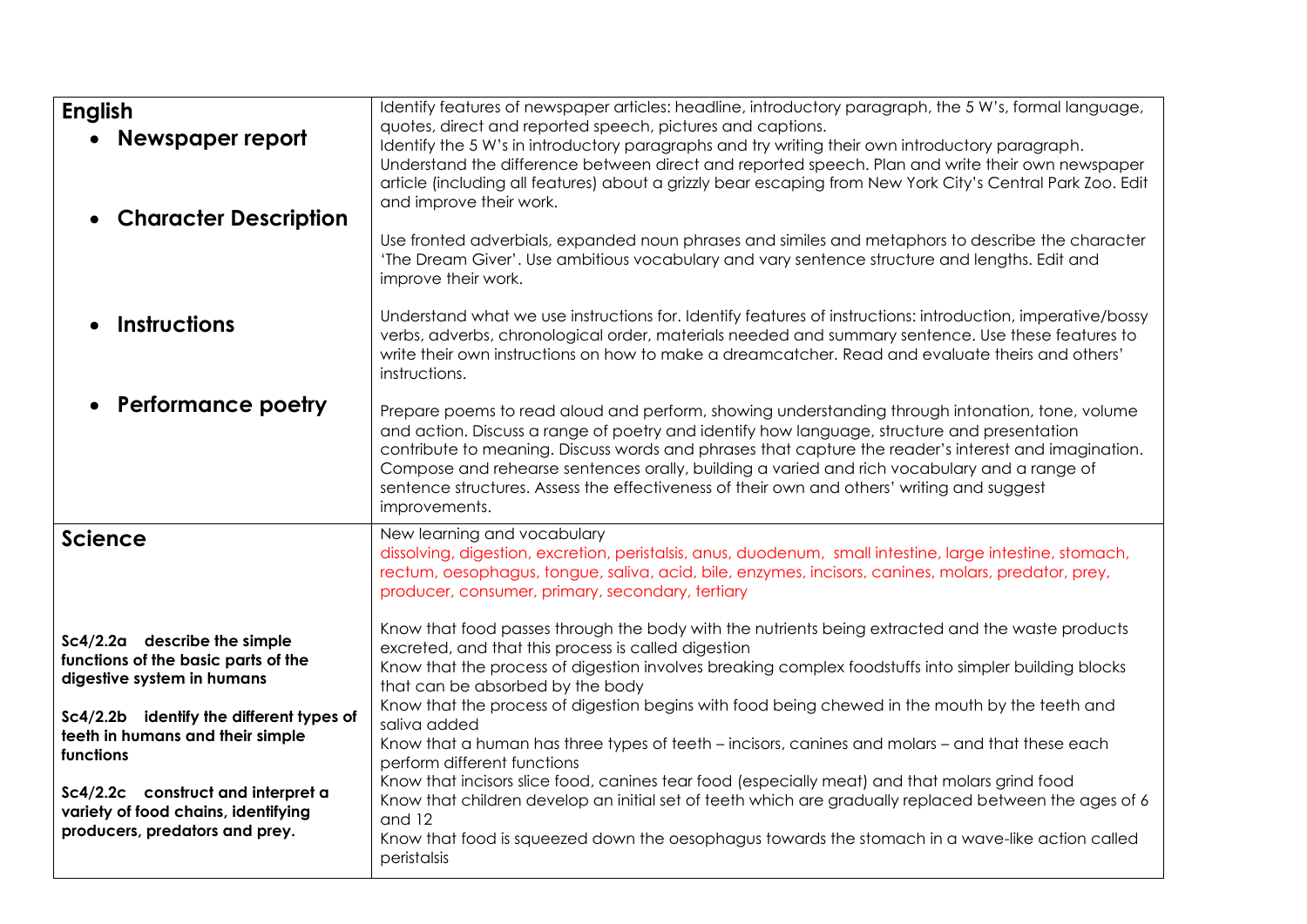|                                                         | Know that the stomach releases acid and enzymes to continue breaking down the food; the stomach<br>is an organ; an organ is a part of living thing that is self-contained and has a specific important job<br>Know that further enzymes and bile break down the food further as it moves through the duodenum<br>towards the small intestine<br>Know that the small intestine adds more enzymes and then absorbs the nutrients<br>Know that the large intestine absorbs water from the undigested food<br>Know that undigested food is stored in the rectum before being excreted through a muscle called the<br>anus<br>Know that a food chain traces the path of energy through a habitat<br>Know that all energy for a food chain initially comes from the Sun which is absorbed and turned into<br>energy by plants which are called producers<br>Know that consumers take in energy by eating<br>Know that an animal that is eaten by another is called prey, and that an animal that eats other<br>animals is called a predator<br>Know that the first consumer in a food chain is called a primary consumer, the second is called a<br>secondary consumer and above it is called a tertiary consumer<br>Know that the arrows in a food chain show the direction that energy is travelling through a habitat |
|---------------------------------------------------------|--------------------------------------------------------------------------------------------------------------------------------------------------------------------------------------------------------------------------------------------------------------------------------------------------------------------------------------------------------------------------------------------------------------------------------------------------------------------------------------------------------------------------------------------------------------------------------------------------------------------------------------------------------------------------------------------------------------------------------------------------------------------------------------------------------------------------------------------------------------------------------------------------------------------------------------------------------------------------------------------------------------------------------------------------------------------------------------------------------------------------------------------------------------------------------------------------------------------------------------------------------------------------------------------------------------------|
|                                                         | Other Areas of the Curriculum - not linked to the topic                                                                                                                                                                                                                                                                                                                                                                                                                                                                                                                                                                                                                                                                                                                                                                                                                                                                                                                                                                                                                                                                                                                                                                                                                                                            |
| <b>Maths</b>                                            | In both year groups, we will build on our knowledge of decimals, applying this to money and<br>converting between pounds and pence. We will use problem-solving and reasoning skills to work with<br>money, adding different totals and finding change.<br>We will learn to tell the time to the nearest minute using both analogue and digital clocks and find and<br>compare durations. We will look at digital time and consider how to write and tell the time on both 12-<br>hour and 24-hour clocks.<br>We will look at bar charts and pictograms, answering questions about them. Year 3 will then focus on<br>interpreting tables whilst Year 4 move on to interpreting line graphs.<br>Finally, we will look at angles in shapes and compare them using the language right angle, acute<br>angle and obtuse angle. We will look at 2D and 3D shape. Year 4 will look at symmetry and co-<br>ordinates.                                                                                                                                                                                                                                                                                                                                                                                                    |
| <b>RE</b><br><b>Why Do People Pray?</b>                 | Children will learn from different religious and spiritual ways of life about prayer: the practice, symbols,<br>words and significance of prayer, so that pupils can develop thoughtful ideas and viewpoints of their<br>own about praver.<br>We will consider why people pray, what is prayer and is prayer helpful. We will learn what happens in<br>Islamic prayer, how Hindus pray and worship and how and why Christians like to pray.                                                                                                                                                                                                                                                                                                                                                                                                                                                                                                                                                                                                                                                                                                                                                                                                                                                                        |
| What does it mean to<br>be a Hindu in Britain<br>today? | Children will learn about key aspects of Hindu belief and worship by specifically focussing on British<br>Hindus. We will find out about some key Hindu beliefs, and how these are expressed in thoughts and<br>actions. We will also think about being a Hindu in Britain today, how Hindus show their faith, what is<br>important in a Hindu life and why Mahatma Gandhi is a Hindu hero.                                                                                                                                                                                                                                                                                                                                                                                                                                                                                                                                                                                                                                                                                                                                                                                                                                                                                                                        |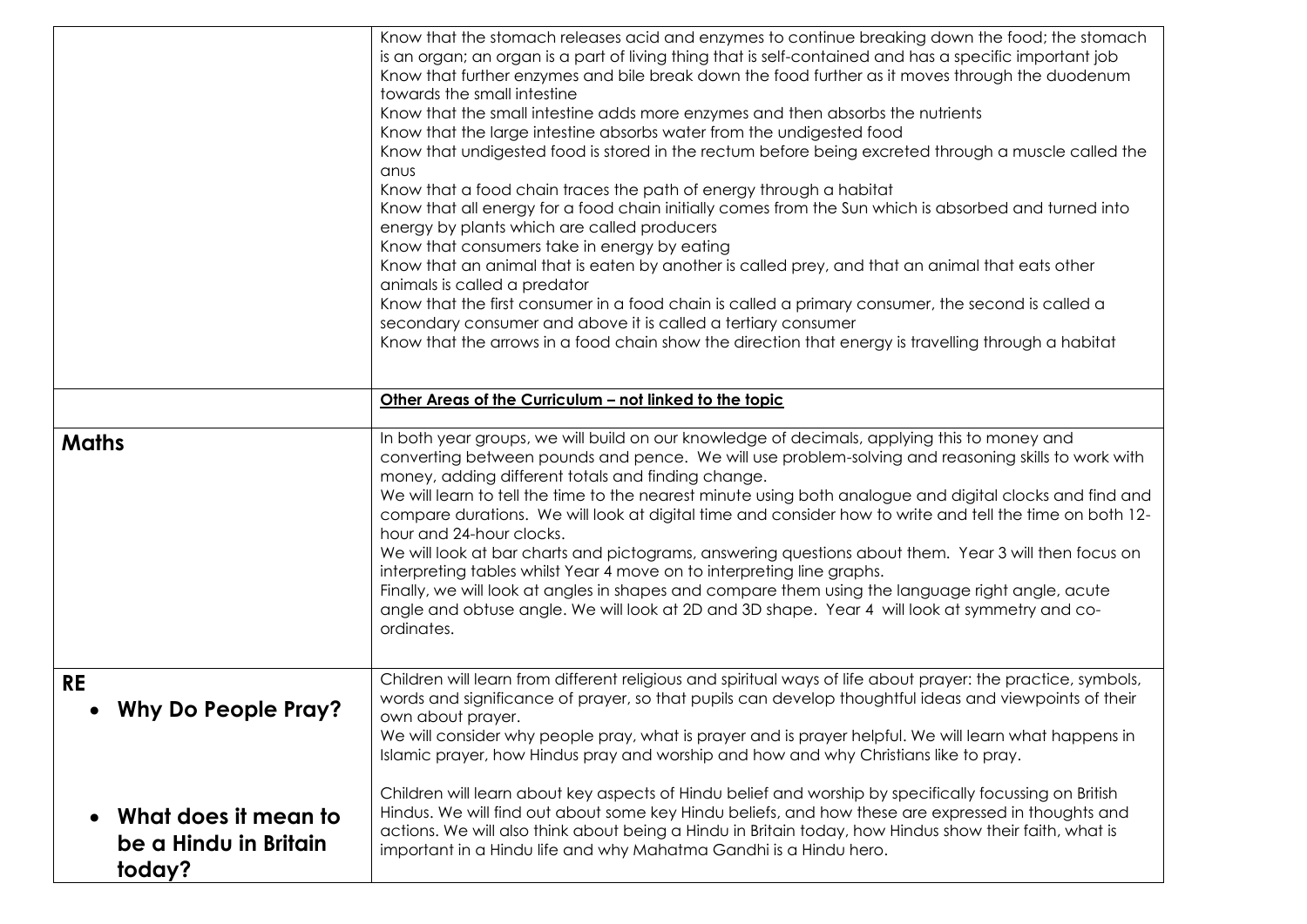| <b>PSHE</b><br>• Anti-Bullying                          | Understand what bullying is and give examples of different forms of bullying, including simple forms of<br>cyberbullying.<br>Understand that sometimes people are bullied because of issues relating to their identity e.g. ethnicity,<br>religion, culture or family life.<br>Be able to describe how those involved in bullying including those who bully others may feel.<br>Be able to describe and demonstrate a number of assertiveness techniques when responding to<br>bullying and to start to show that they can support another child in a bullying situation.<br>Be able to provide reasons for why bullying may occur in certain parts of the school and suggest a<br>range of strategies to help the school feel a safer place where bullying is less likely to occur. |
|---------------------------------------------------------|--------------------------------------------------------------------------------------------------------------------------------------------------------------------------------------------------------------------------------------------------------------------------------------------------------------------------------------------------------------------------------------------------------------------------------------------------------------------------------------------------------------------------------------------------------------------------------------------------------------------------------------------------------------------------------------------------------------------------------------------------------------------------------------|
| <b>Personal Safety</b>                                  | Be able to recognise their own feelings and talk about them to others. Be able to recognise their Early<br>Warning Signs, the physical feelings in their body that help them to know that they are not feeling safe.<br>Be able to name the adults in their Network of Support and know how and when to ask these trusted<br>adults for help<br>Be able to identify the sort of physical contact they feel comfortable with and how to report unwanted<br>or unsafe physical contact. Be able to seek help if they feel worried about a relationship.                                                                                                                                                                                                                                |
| <b>Diversity and</b><br><b>Communities</b>              | Be able to describe aspects of their identity, and to recognise similarities and differences between<br>themselves and others.<br>Recognise difference and respect diversity, including the importance of challenging stereotypes.<br>Know about groups and communities that exist locally, and the roles some people play in the<br>community.<br>Understand some different forms and roles of the media.<br>Understand some of the needs of the local environment. Know some needs of animals, including pets,<br>and the<br>responsibilities of humans towards them.                                                                                                                                                                                                              |
| French<br>Unit 5 Rigolo:<br>La Famille                  | Use spoken French to be able to identify family members using mon/ma/mes.<br>Recognise and spell with letters of the alphabet.<br>List household items.<br>Use basic prepositions sur and dans to describe position.                                                                                                                                                                                                                                                                                                                                                                                                                                                                                                                                                                 |
| Unit 6 Rigolo:<br>$\bullet$<br><b>Bon Anniversaire!</b> | Understand when they are being asked what they want.<br>Use spoken French to identify various snacks.<br>Count numbers up to 31.<br>Use numbers up to 31 together with months to form dates.                                                                                                                                                                                                                                                                                                                                                                                                                                                                                                                                                                                         |